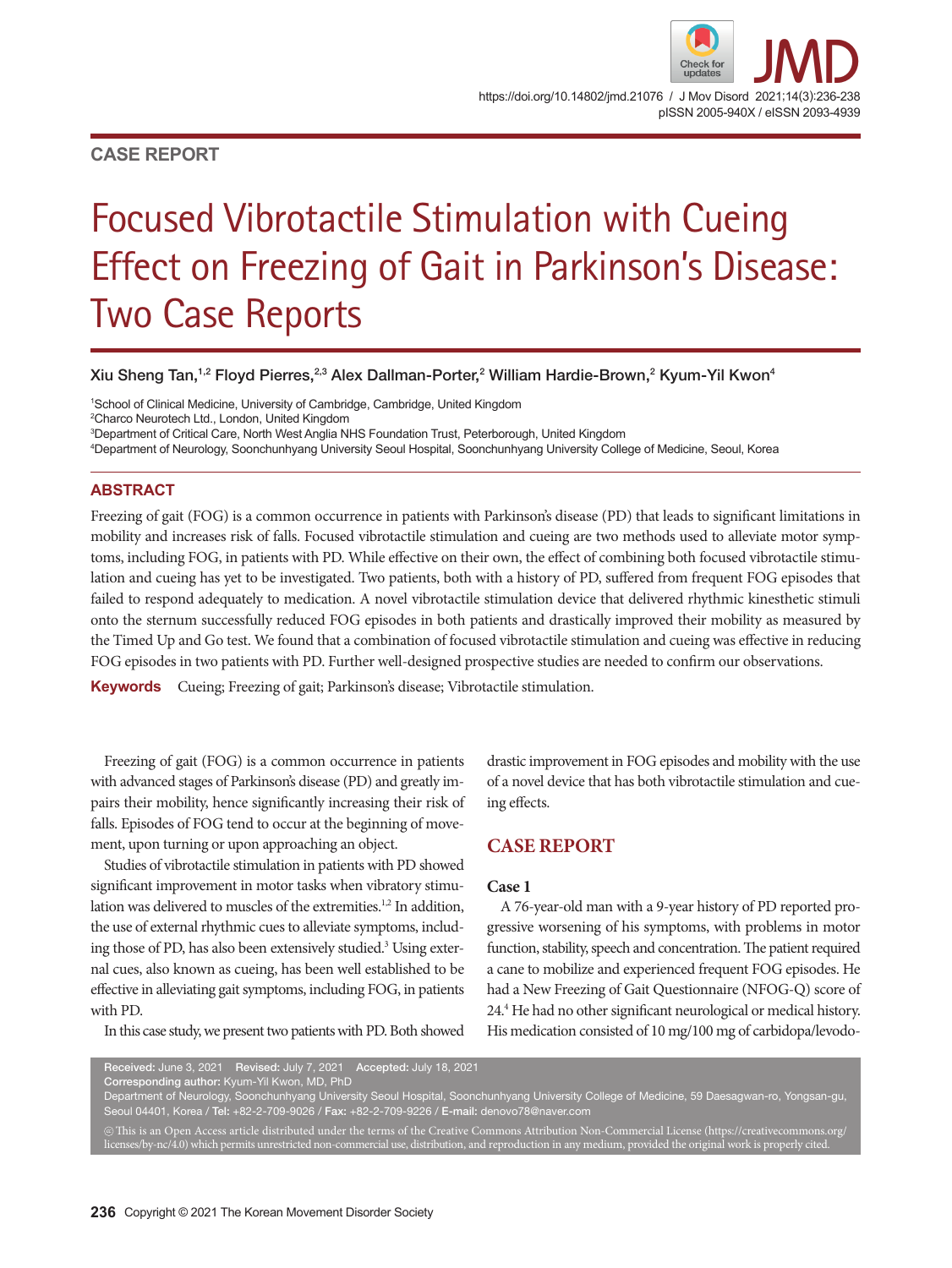pa four times a day and 10 mg of ropinirole once daily. Despite the gradual increase in the dosage of his medications, the patient felt that his medications could no longer provide adequate control of his symptoms.

The patient's Timed Up and Go (TUG) time with device-off was 31.02 seconds. He experienced significant FOG episodes during the turning component of the test (Supplementary Video 1 [in the online-only Data Supplement] showing medicationon and device-off states). When the TUG test was repeated 30 minutes after turning on the device, the patient's TUG time was 23.11 seconds, and he experienced no FOG episodes (Supplementary Video 1 [in the online-only Data Supplement] showing medication-on and device-on states). The patient reported feeling a positive difference with the use of the device and denied having any pain, discomfort or intrusion from using the device.

## **Case 2**

A 75-year-old man with a 15-year history of PD suffered from deteriorating coordination, postural instability and FOG. He suffered from frequent falls, often daily, and was dependent on his wife's assistance in mobilizing. He had the maximum NFOG-Q score of 28. His past medical history included hypotension and a sigmoid volvulus for which a colectomy was indicated. He had no other significant neurological history. His medication comprised 25 mg/100 mg of levodopa/benserazide taken twice a day, 12 mg of ropinirole taken once a day, 25 mg/100 mg of carbidopa/levodopa taken five times a day and 5 mg of subcutaneous apomorphine taken as needed.

The patient's TUG time with the device off was 301.22 seconds, and he required his wife's assistance for additional stability and visual guidance on where to step. The patient had difficulty rising from a chair and subsequently experienced multiple significant FOG episodes that were worse upon turning (Supplementary Video 2 [in the online-only Data Supplement] showing medication-on and device-off states). The TUG test was repeated 30 minutes after turning on the device. Despite not adhering to the protocols of the TUG test, the patient was able to complete the test independently, with improved stability and significantly fewer FOG episodes (Supplementary Video 2 [in the online-only Data Supplement] showing medication-on and device-on states). Of note, the time taken for him to complete two laps was 45.02 seconds.

# **DISCUSSION**

Current treatment for PD largely involves restoring dopaminergic tone in the basal ganglia by administering levodopa. While effective at improving the classical symptoms of PD, levodopa's effect on FOG remains limited.<sup>4,5</sup> Emerging evidence has shown that FOG can be improved with deep brain stimulation (DBS) of the subthalamic nucleus.<sup>6</sup> However, trial evidence remains mixed, and DBS requires an invasive surgical intervention with life-threatening risks, including hemorrhage and infection, and is largely only available to patients with severe, refractory disease.7

The intervention is a noninvasive and wearable device for patients with PD that delivers rhythmic kinesthetic stimuli through a specialized frequency and pattern onto the sternum. The device is small and lightweight, measuring 40 mm in diameter, 11 mm in height, and 17 g in weight, and is attached to the sternum via medical adhesive patches. The device houses a motor that produces not only vibrotactile stimulation but also a cueing effect when placed on the patient's sternum (Figure 1).

Focused vibrotactile stimulation activates muscle spindles, and the proprioceptive signals that are generated are relayed to the brain via type IA afferent nerve fibers.<sup>8</sup> This produces the kinesthetic illusion that trunk muscles are moving in the absence of any activity in the muscles themselves. In addition, focused vibrotactile stimulation has been shown to improve the performance of motor tasks in patients with PD.<sup>1</sup>

Notably, in the TUG test, the patient in Case 2 exhibited a "marching gait" in the device-on state, whereas he could not march in the device-off state despite his wife's guidance. This phenomenon is considered a reflection of the pulsatile stimulation of the device. Cueing is extensively used in improving gait symptoms in patients with PD and is achieved by bypassing the internal rhythm deficit of the basal ganglia.<sup>9</sup> The defective basal ganglia-supplementary motor area (SMA) circuit is bypassed using alternative circuitry that enables movement preparation and



**Figure 1.** The novel vibrotactile stimulation device (CUE1, Charco Neurotech Ltd., London, United Kingdom) is attached to the sternum.